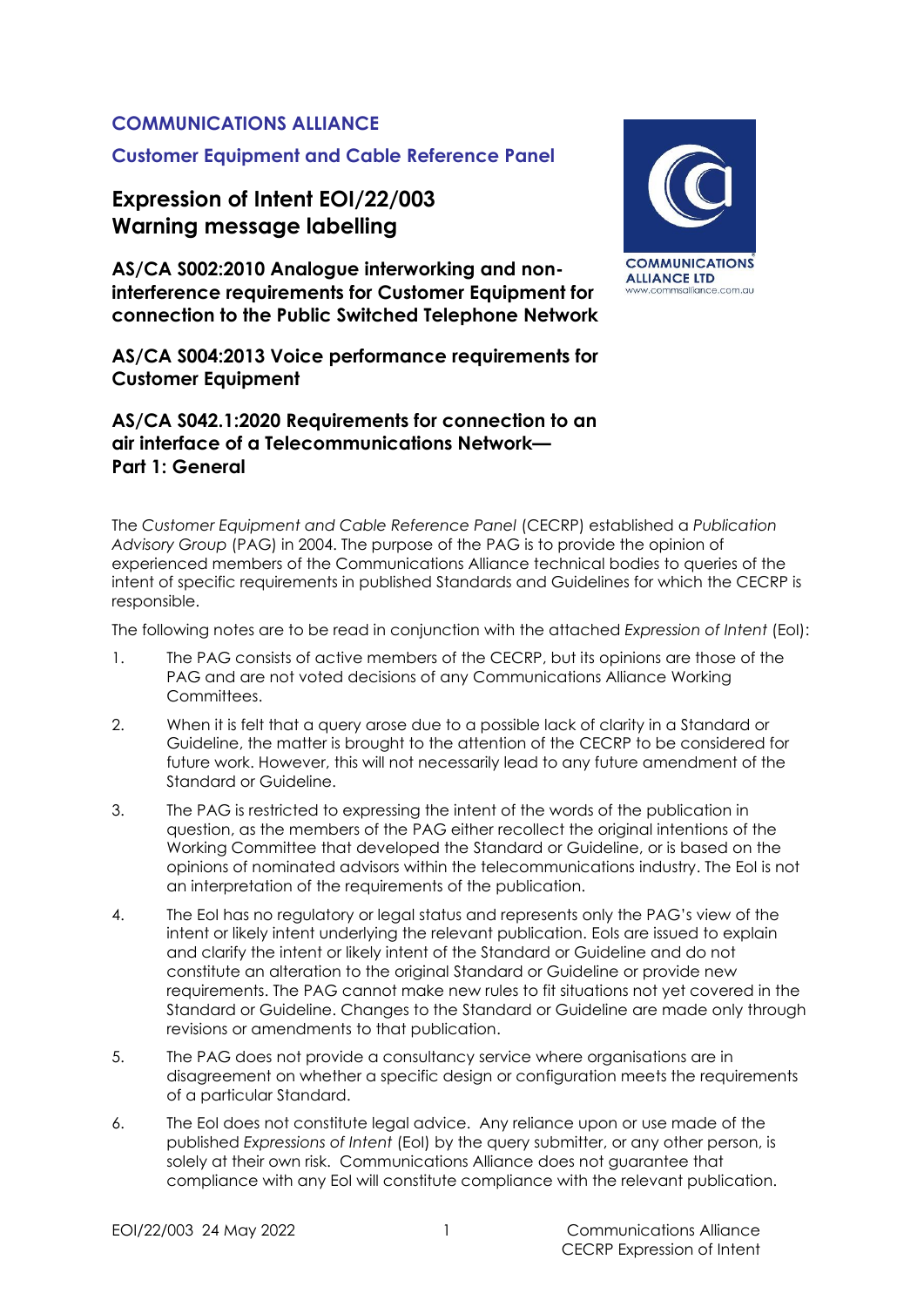Inquiries related to the Standards and Guidelines that have been developed under the CECRP are welcome. Such inquiries are to be forwarded through Communications Alliance to the secretary of the PAG. Responses are sent to the query submitter by the secretary and are circulated to members of the CECRP, the PAG and other technical advisors involved in the development of the response. *Expressions of Intent* (EoI) are published on the Communications Alliance website at www.commsalliance.com.au.